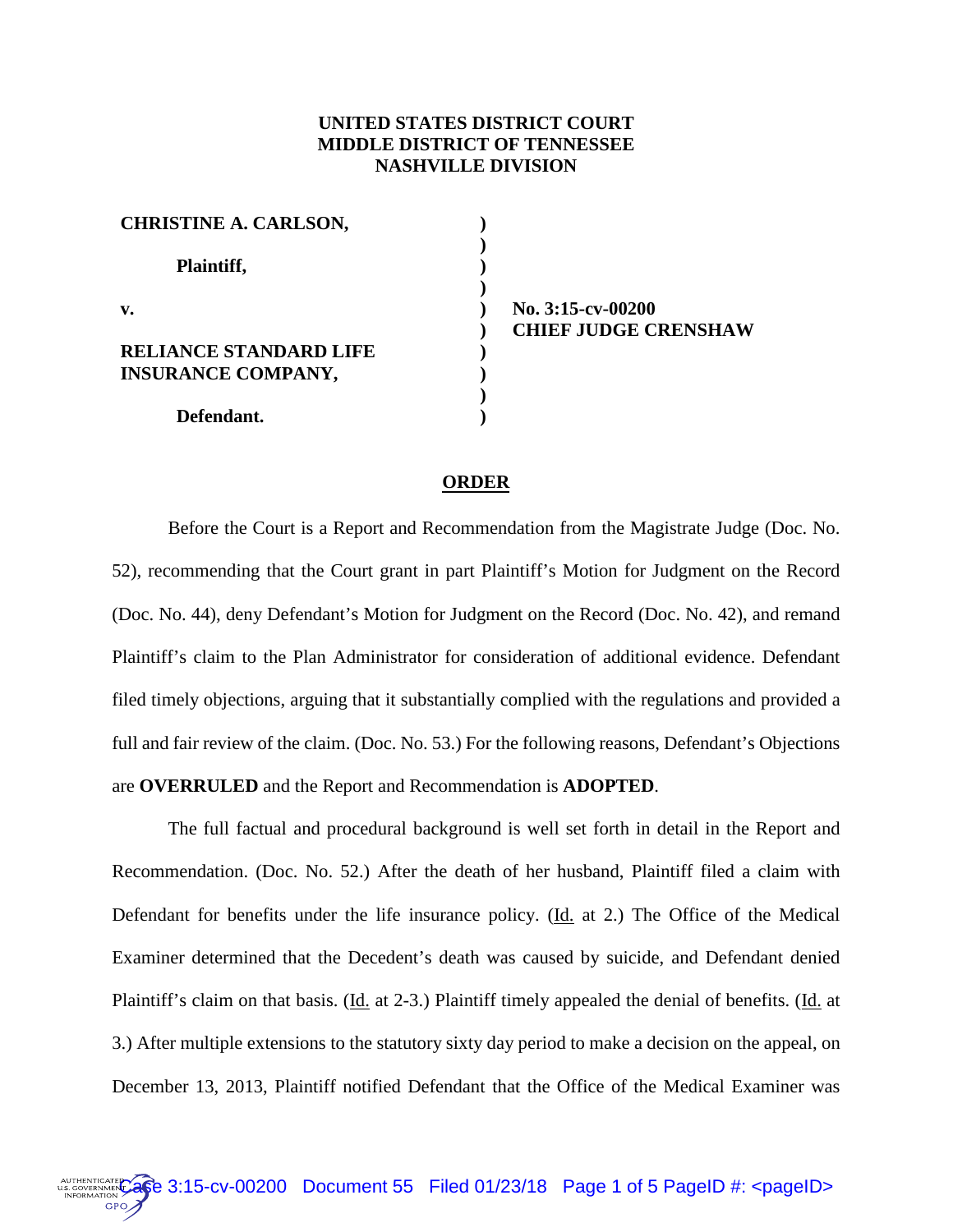reopening the case and reviewing his findings based on the information contained in Plaintiff's investigator's report. (Id. at 4.) Plaintiff further informed Defendant that she was still investigating her husband's death, and she expected her investigation to be complete by mid-January 2014. (Id.) After multiple correspondence, on January 25, 2014, Defendant requested certain information, which Plaintiff provided what she had two days later. (Id. at 5.) On March 11, 2014, the Office of the Medical Examiner completed his review and changed Decedent's cause of death from "suicide" to "could not be determined." (Id. at 6.) On March 21, Defendant closed its investigation and denied Plaintiff benefits. (Id.) On March 31, 2014, the Office of the Medical Examiner certified its Amended Report and Plaintiff's counsel sent the report to Defendant. (Id.)

The primary reason that Defendant did not substantially comply with the regulations is that it did not consider the Amended Medical Examiner Report. (Doc. No. 38-1.) In that Report, David L. Zimmerman, M.D., considered three additional pieces of information that were not available when preparing the initial Report, including (1) that the muzzle of the shotgun was at the location of the entrance wound while the butt of the shotgun was on the ground at the time it was fired; (2) the forearm of the shotgun was stuck in a pulled back position, so a malfunction of the shotgun cannot be ruled out; and (3) the hunting trip was "'spur of the moment' at the suggestion of another individual." (Id.) Based on the additional information, Dr. Zimmerman changed the cause of death from "suicide" to "could not be determined." (Id.)

The Court reviews de novo the determination of whether the fiduciary employed the correct procedure in denying a claim. Marks v. Newcourt Credit Grp., Inc., 342 F.3d 444, 459 (6th Cir. 2003) (citing Kent v. United of Omaha Life Ins. Co., 96 F.3d 803, 806 (6th Cir. 1996)). The Plan Administrator must substantially comply with ERISA notice requirements. Id. at 460 (citing Kent, 96 F.3d at 807-08). The regulations for claims appeals require plan administrators to allow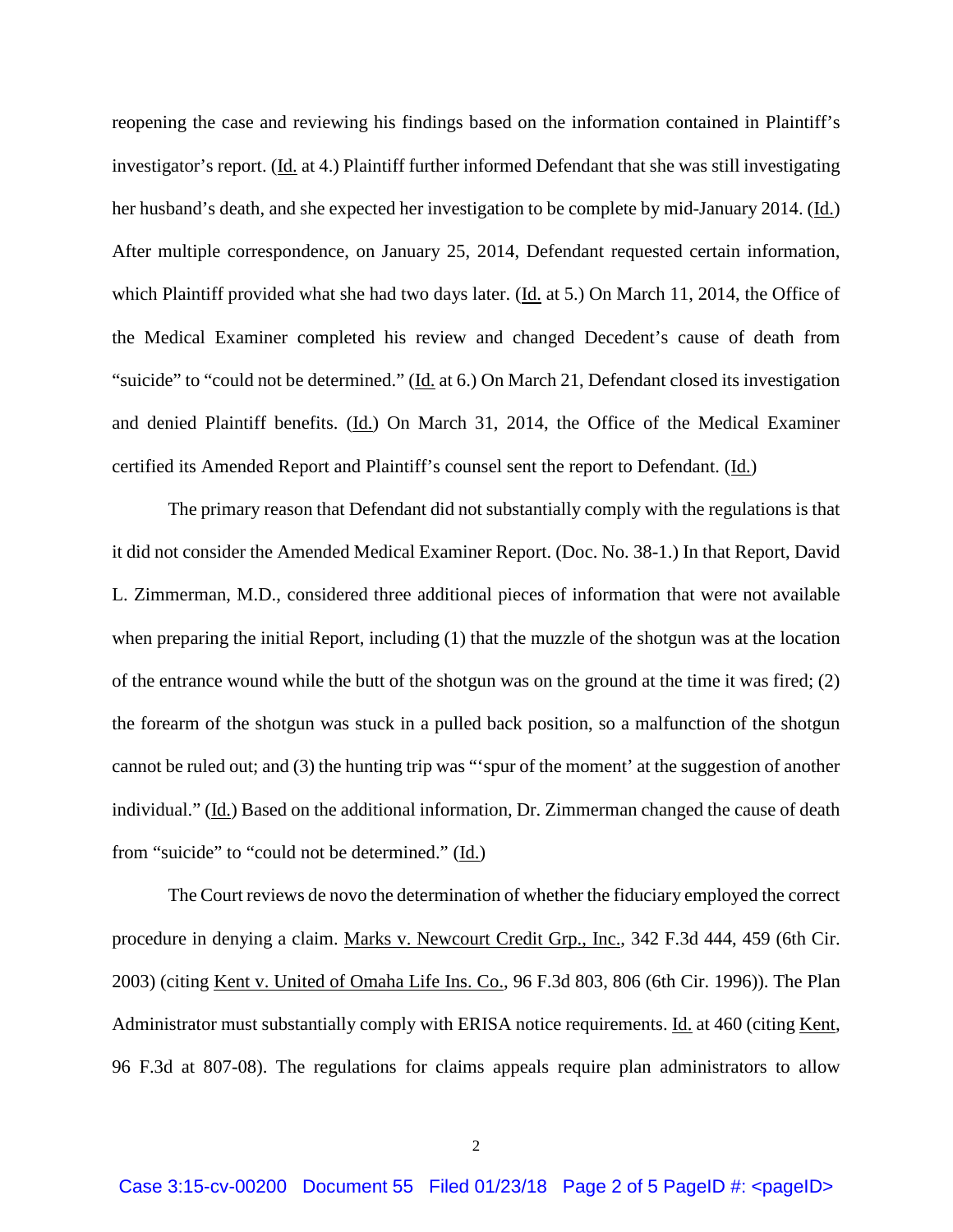claimants "the opportunity to submit written comments, documents, records, and other information relating to the claim for benefits," and to consider that information "without regard to whether such information was submitted or considered in the initial benefit determination." 29 C.F.R. § 2560.503-1(h)(2)(ii) and (iv). The Plan Administrator gives a claimant a "full and fair review" when it notifies the claimant "what evidence the decision-maker relied upon," when the claimant has "an opportunity to address the accuracy and reliability of that evidence," and when the claimant has the opportunity to ask the decision-maker to "consider the evidence presented by both parties prior to reaching and rendering his decision." Marks v. Newcourt Credit Grp., Inc., 342 F.3d 444, 461 (6th Cir. 2003) (citing Haplin v. W.W. Grainger, Inc., 962 F.2d 685, 689 (7th Cir. 1992)).

Here, Plaintiff notified Defendant in November that the Medical Examiner was reopening the case and that Plaintiff wanted to supplement the record with this information. Dr. Zimmerman did not finish the Amended Report until March 11, 2014, and did not certify it until March 31, the date Plaintiff provided it to Defendant. (Doc. No. 53 at 4.) Plaintiff literally provided the report on the first possible date that she could. Defendant should have waited to receive all of Plaintiff's additional documentation, which she has a right to produce, prior to closing the record and making a final decision. As such, Plaintiff did not have an "opportunity to address the accuracy and reliability" of the first Medical Examiner's Report through the Amended Report, nor did the decision-maker have the opportunity to consider the Amended Report prior to rendering her decision. <u>See Zuke v. Am. Airlines, Inc.</u>, 644 F. App'x 649, 654 (6th Cir. 2014) (holding that a plan administrator cannot ignore objective evidence when conducting a full and fair review); Loan v. Prudential Ins. Co. of Am., 370 F. App'x 592 (6th Cir. 2010) (finding that the plan administrator did not conduct a full and fair review when it did not consult a toxicologist that was central to the claim). Therefore, Plaintiff did not have the opportunity to have a full and fair review of her claim.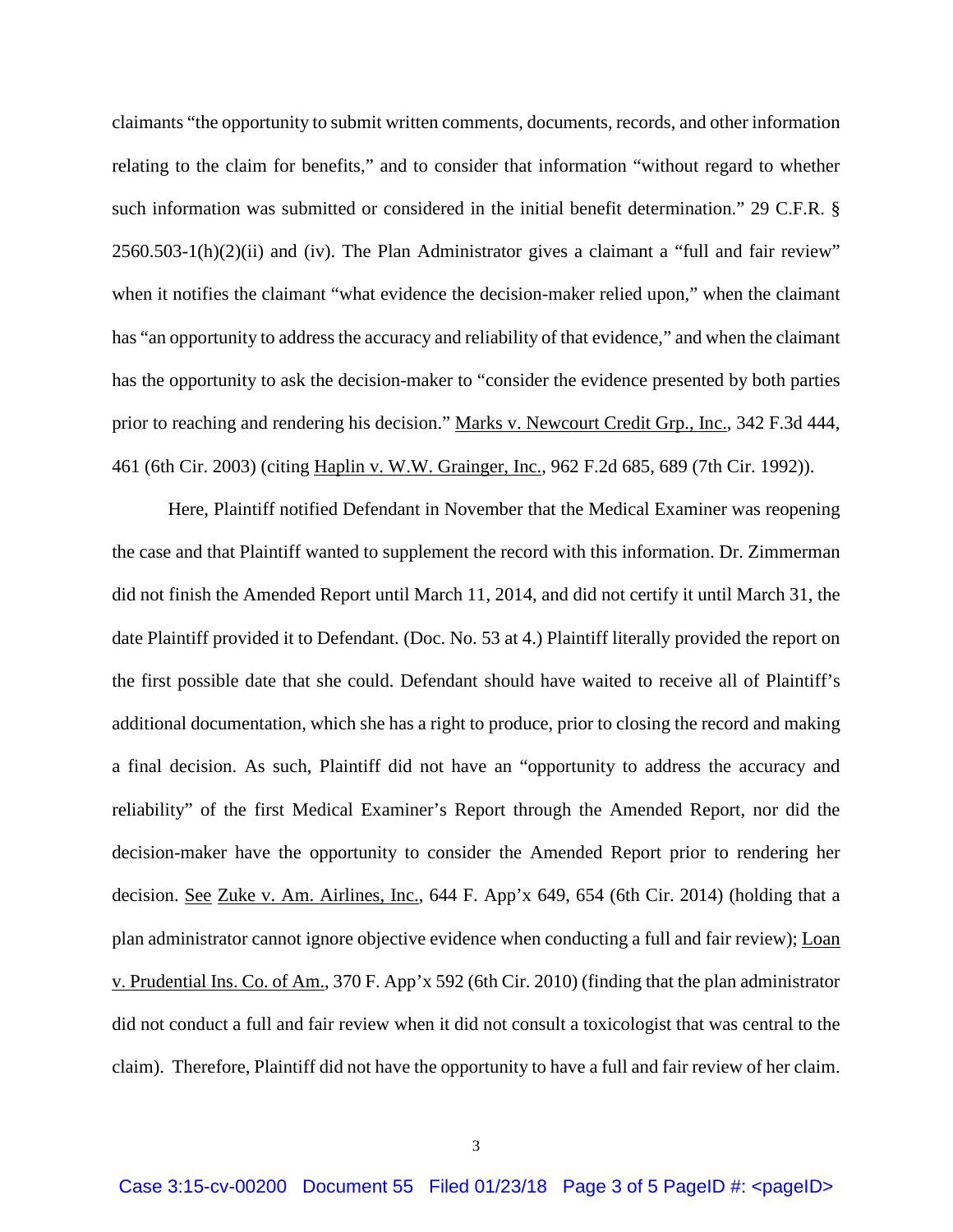Defendant argues that it substantially complied with the regulations by granting Plaintiff multiple extensions, and that it is not required to hold an appeal open for an "indefinite period to allow the claimant more time to submit evidence." (Doc. No. 53 at 7.) However, when Plaintiff served notice that potentially important information was forthcoming that is directly relevant to her claim, she has a right under § 2560.501-1 for Defendant to hold the record open pending receipt of that information. See Gaither v. Aetna Life Ins. Co., 394 F.3d 792, 808 (10 Cir. 2004) ("An ERISA fiduciary presented with a claim that a little more evidence may prove valid should seek to get to the truth of the matter.") The Sixth Circuit has looked favorably, without adopting, a rule that the Plan Administrator should locate evidence that is "easily attainable" to a claim. McAlister v. Liberty Life Assur. Co. of Boston, 647 F. App'x 539, 550 (6th Cir. 2016) (compiling cases) (quoting Booton v. Lockheed Med. Benefit Plan, 110 F.3d 1461, 1463-64 (9th Cir. 1997)). The Administrative Record is clear that Plaintiff and Defendant were in constant contact during the appeal, and Defendant's Appeal Specialist even "appreciated" and "recognized" Plaintiff's counsel's "hard work and responsiveness." (Doc. No. 20-11 at 25.) Defendant could easily have sent Plaintiff's counsel an email asking whether Plaintiff still intended to provide the additional information she informed Defendant she would be providing, or asked the Medical Examiner when his supplemental report would be finished. It did neither. As such, the closing of the Administrative Record prior to receiving all known information Plaintiff wished to supply was arbitrary and did not substantially comply with the ERISA regulations.

Defendant argues that Plaintiff suffered no prejudice for its failure to consider the Supplemental Medical Examiner's Report. (Doc. No. 42 at 2.) Generally, "procedural violations entail substantive remedies only when some useful purpose would be served." Kent, 96 F.3d at 807. Defendant admits that the Medical Examiner's Supplemental Report is "at best neutral as to